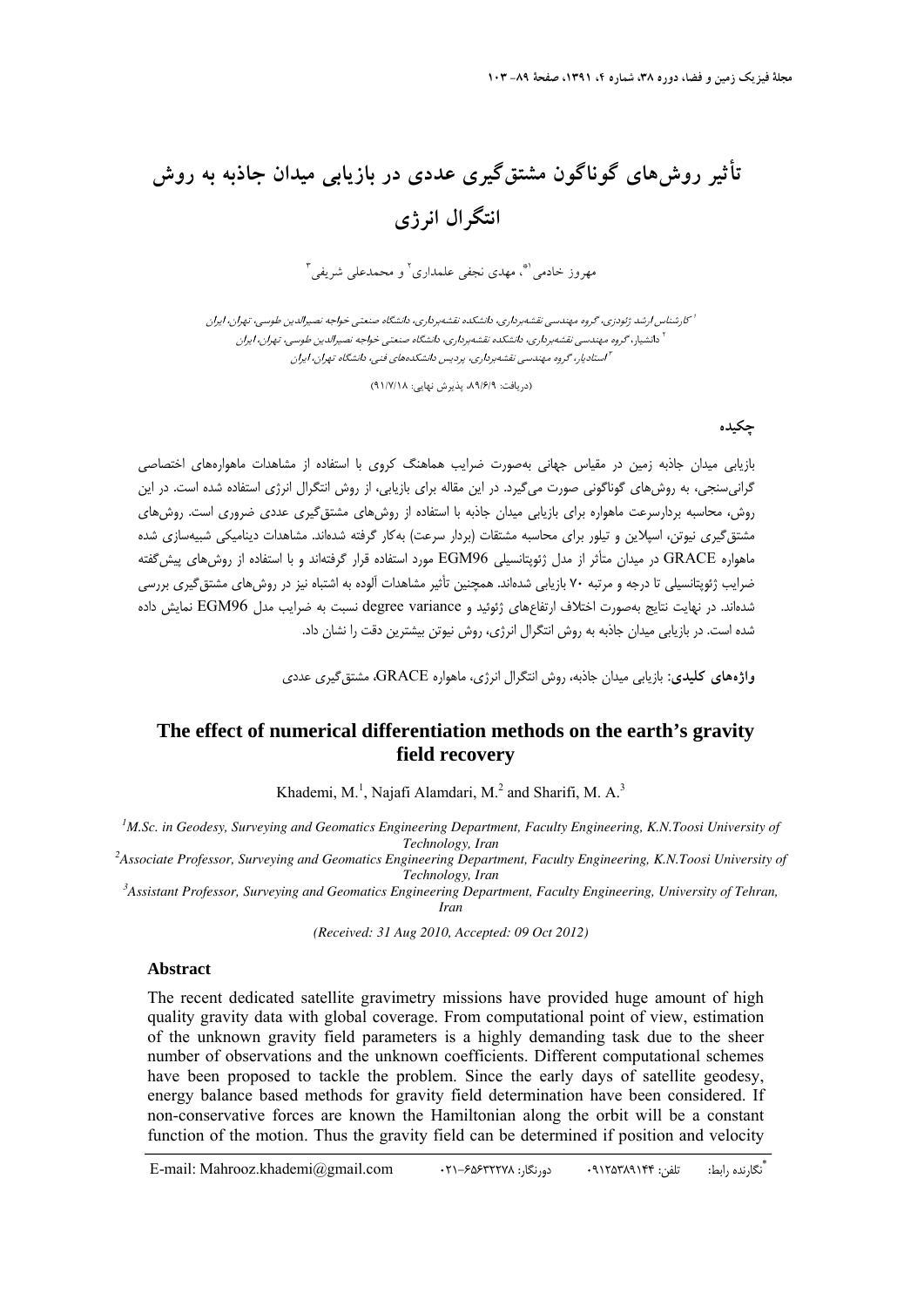of the satellite are known and accelerometer measurements are available to model the non-conservative part. A satellite mission dedicated to the improvement of our knowledge of the earth's gravitational field with a direct (*in situ*) measurement system has been in the proposal stages for a long time and at several agencies. Of course, gravitational field knowledge comes also by tracking satellites from ground stations, and many long wavelength models of the field have been deduced from such data. But, these models derive from the observations of a large collection of satellites that have been tracked over various periods during the long history of earth-orbiting satellites, where none of these was launched for the expressed purpose of providing a global and detailed model of the gravitational field. The method has been applied in a close-loop simulation to the Gravity Recovery and Climate Experiment (GRACE) data and the achieved results show high performance of the proposed method. This article focuses on the development of new techniques for global gravity field recovery from high-low (hl) and low-low (ll) satelliteto-satellite tracking (SST) data. There are a number of approaches to global gravity field recovery known from literature, including the variational equations approach, short arc approach, energy balance approach and acceleration approach. The focus of the article is the energy balance approach with an aim to produce high-quality global gravity field models using simulated data from GRACE satellite missions. The GRACE mission has substantiated the low–low satellite-to-satellite tracking (LL-SST) concept. The LL-SST configuration can be combined with the previously realized high–low SST concept in the CHAMP mission to provide a much higher accuracy.

A new, rigorous model is developed for the difference of gravitational potential between two close earth-orbiting satellites in terms of measured range-rates, velocities and velocity differences, and specific forces. It is particularly suited to regional geopotential determination from a satellite-to-satellite tracking mission. Based on energy considerations, the model specifically accounts for the time variability of the potential in inertial space, principally due to earth's rotation. Analysis shows the latter to be a significant  $(\sim 1 \text{m}^2/\text{s}^2)$  effect that overshadows by many orders of magnitude other time dependencies caused by solar and lunar tidal potentials. Also, variations in earth rotation with respect to terrestrial and celestial coordinate frames are inconsequential. Results of simulations contrast of the new model to the simplified linear model (relating potential difference to range-rate) and delineate accuracy requirements in velocity vector measurements needed to supplement the range-rate measurements. The numerical analysis is oriented toward the scheduled Gravity Recovery and Climate Experiment (GRACE) mission and shows that accuracy in the velocity difference vector of  $2~10-5$ m/s would be commensurate within the model to the anticipated accuracy of 10−6 m/s in range-rate. A fast iterative method for gravity field determination from low Earth satellite orbit coordinates has been developed and implemented successfully. As the method is based on energy conservation and it avoids problems related to orbit dynamics and initial state. In addition, the particular geometry of a repeating orbit is exploited using a very efficient iterative estimation scheme, in which a set of normal equations is approximated by a sparse block-diagonal equivalent. Recovery experiments for spherical harmonic gravity field models up to degree and order 70 were conducted based on a 29-day simulated data set of orbit coordinates. The method was found to be very flexible and could be easily adapted to include observations of non-conservative accelerations, such as (to be) provided by satellites like CHAMP, GRACE, and GOCE.

So, calculation of velocity and acceleration vectors is a necessary stage in Earth's gravity field recovery using GRACE observations. Different numerical differentiation methods have been proposed to compute the acceleration vector. In this paper, Newton, spline and Taylor methods have been implemented. The effect of outliers has also been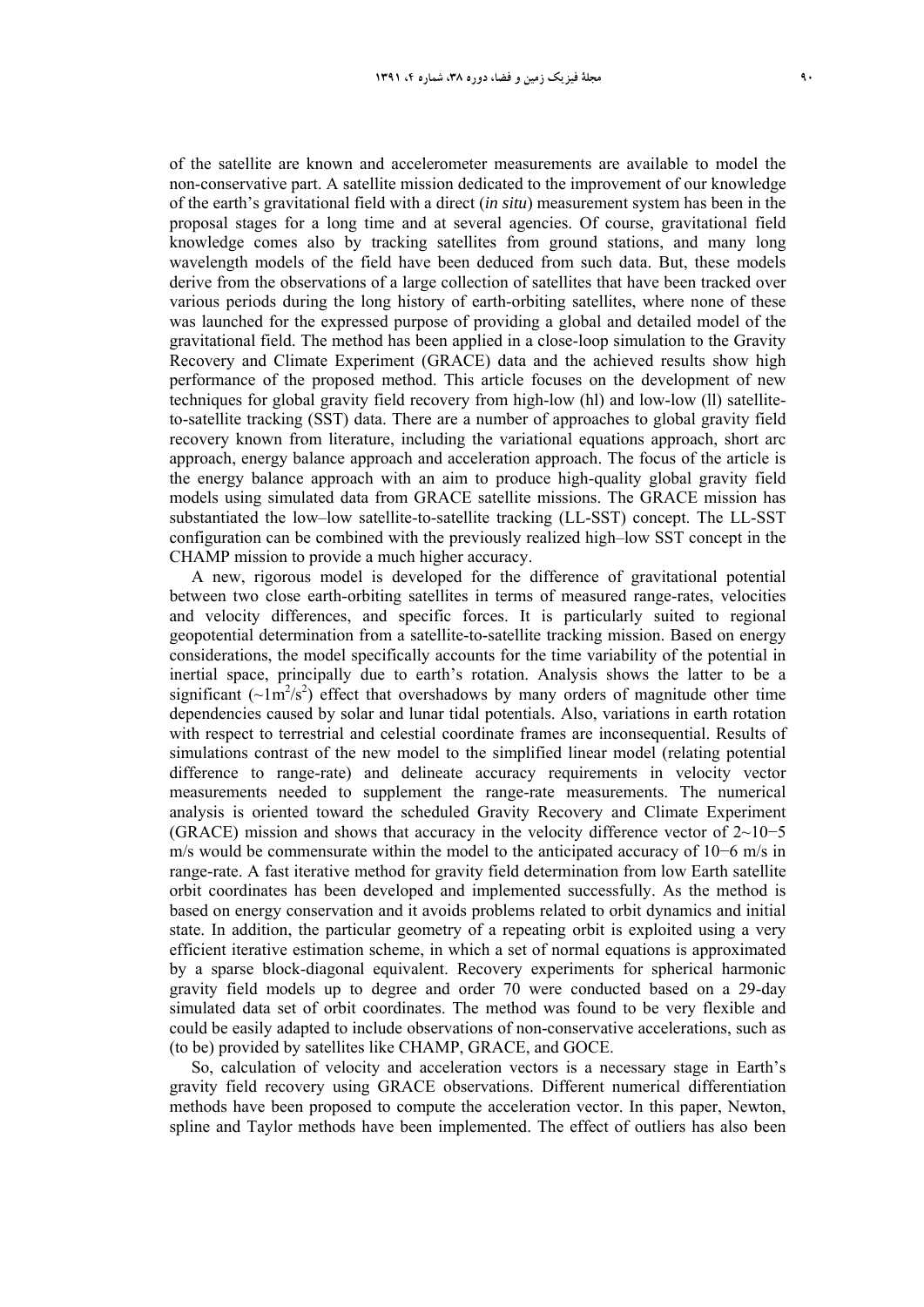investigated in different differentiation techniques. The numerical analysis of the recovered solutions shows that the Newton method yields the optimal solution. The comparison is performed based on the difference in the simulated and recovered gravity anomalies and the geoidal heights.

**Key words**: Outlier, Gravity, GRACE, Numerical differentiation

## **1 مقدمه**

زيادي بهكار بردهاند. در اين زمينه ميتوان به تحقيقات صورت گرفته (اكيف، 1957)، (ربلت و همكاران، 2003)، (ديتمار و وان در، 2004)، (گرلاچ و همكاران، 2003)، (هان و همكاران، 2002)، (هان، 2003)، (كلر و شريفي، 2005) و (اسنيو و همكاران، 2002) اشاره كرد. براي بازيابي ميدان گراني به روش انتگرال انرژي، به سرعت ماهواره (مشتق اول بردار موقعيت) نياز است. براي اين منظور از روشهاي مشتقگيري عددي استفاده ميشود. در زمينه روشهاي مشتقگيري عددي ميتوان به تحقيقات صورت گرفته (ويگلت، 2007)، (جكلي، 1999)، (اكيف، 1957)، (اسنيو وهمكاران، 2002)، (شريفي، 2006)، (ويگلت و اسنيو، 2004) و (ولف، 1969) مراجعه كرد. بررسي تأثير روشهاي گوناگون مشتقگيري عددي در بازيابي ميدان گراني هدف اصلي

اين مقاله است. در راستاي هدف مقاله، در بخش 2 به روش انتگرال انرژي براي بازيابي ميدان جاذبه اشاره شده است و در بخش 3 نحوه بنا ساختن دستگاه معادلات با استفاده از روش كمترين مربعات بيان شده است. در بخش 4 روشهاي مشتقگيري عددي بيان شده و در انتها در بخش 5 نتايج عددي به منظور مقايسه و نتيجهگيري ارائه شده است.

**2 روش انتگرال انرژي در دستگاه مختصاتهاي لَخت و دوراني**  قانون دوم نيوتن تحت تأثير ميدان گراني زمين در يك

روش رايج بازيابي ميدان جاذبه از دادههاي مداري، انتگرالگيري عددي از معادلات حركت است كه با عنوان معادلههاي تغييرات (equations Variational (نيز شناخته ميشود (ويگلت، 2007). پارامترهاي مدار و ميدان جاذبه بهصورت تركيبي و بههمراه هم مدل ميشوند، بنابراين دستگاه معادلات نرمال بسيار بزرگ است كه بايد وارون شود (ريگبر، 1989) . اين روش بسيار پرهزينه و وقتگير است ونياز به رايانههاي بسيار كارآمد دارد.

هدف، رسيدن به دقت زياد براي ضرايب پتانسيل ميدان جاذبه زمين با استفاده از تفكيك مراحل تعيين مدار و بازيابي ميدان جاذبه است. در مرحله اول، موقعيتها و سرعتها از مشاهدات GPS بهدست ميآيند (ويگلت، 2007). در مرحله دوم، موقعيتها و سرعتها به پارامترهاي ميدان جاذبه مرتبط ميشوند. اين روشها، روشهاي تناوبي بازيابي ضرايب هماهنگ كروي هستند كه بر پايه مسئله مقدار مرزي بناشدهاند (مانند روش انتگرال انرژي) (هايسكنن و موريتز، 1984). مقادير اختلاف پتانسيل بين دو ماهواره در مدار، با تركيب داده هاي موقعيت، سرعت، شتاب و اختلاف فاصله دو ماهواره بهدست ميآيد (جكلي، 1999). اختلاف پتانسيل محاسبه شده، در حكم مقادير مرزي روي مرز مشخص (همان مدار) بهشمار ميروند. در نظر گرفتن اين روش براي بازيابي ميدان جاذبه از آغاز دوره پرتاب ماهوارهها صورت گرفت (اكيف، 1957). كاربرد اين روش براي مأموريتهاي GRACE وCHAMP نشان داده شده است (ربلت و همكاران، 2003). اين روشها را گروههاي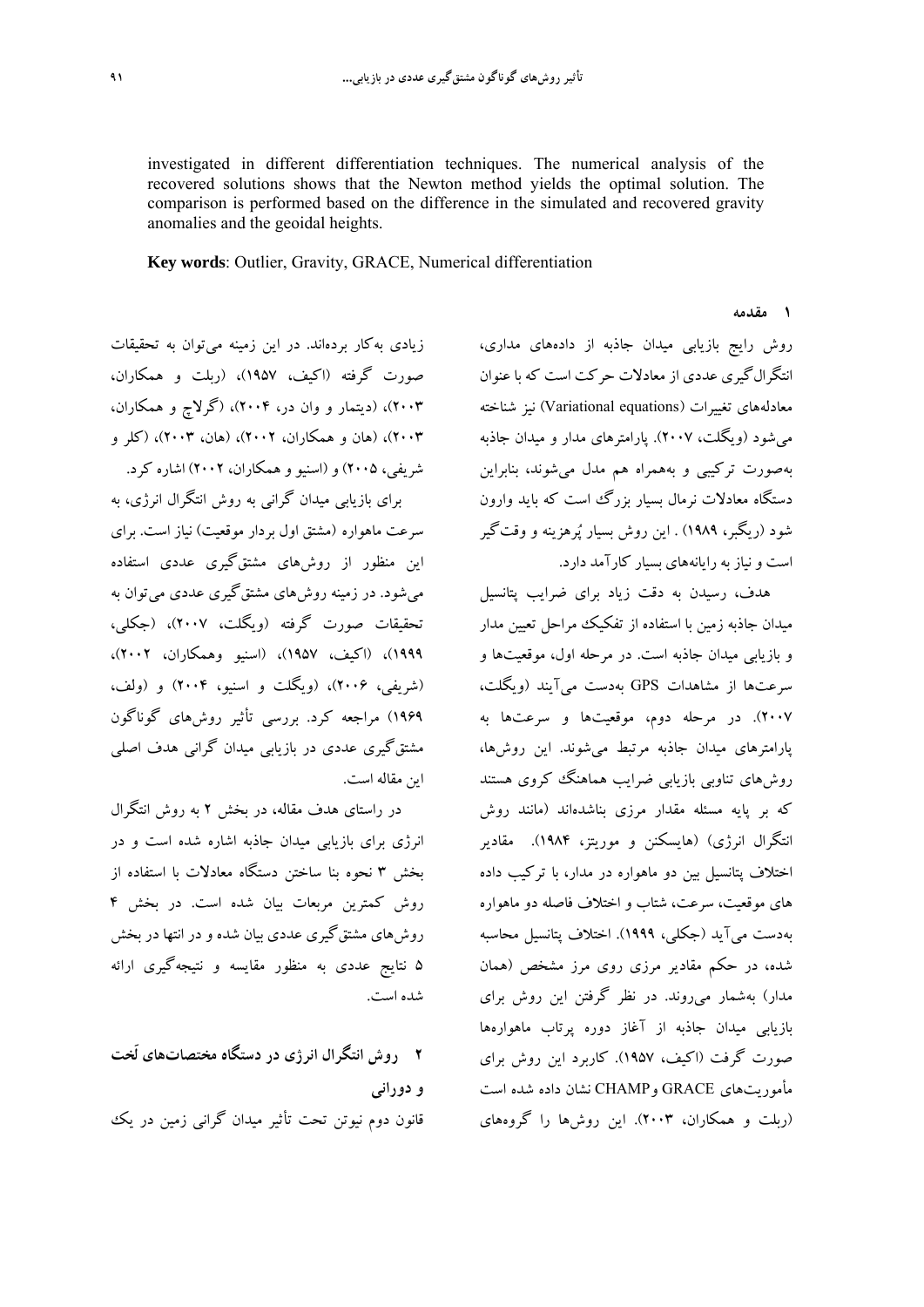دستگاه مختصات لَخت بهصورت زير بيان ميشود (ديتمار

$$
\ddot{X}^i = g^i + f^i,\tag{1}
$$

كه در آن، بالا انديس *i*، نشاندهنده دستگاه مختصات بردار (مشتق دوم موقعيت نسبت به شتاب لَخت است. *<sup>X</sup>* زمان)، *g* ، بردار گراني و *f* نيروهاي غيرپايستار مشاهدهشده (از شتابسنجهاي ماهواره) هستند. پس از اينكه انتگرال انرژي بر پايه معادلات لژاندر براي حركت بيان شد (گرلاچ و همكاران، 2003)، انتگرال انرژي با انتگرالگيري مستقيم از رابطه بالا بهدست آمد.

<sup>و</sup> بردار *<sup>X</sup> <sup>i</sup>* ابتدا ضرب داخلي بين بردار سرعت را در دستگاه مختصات لَخت بهصورت زير در *<sup>X</sup> <sup>i</sup>* شتاب نظر مي گيريم:

$$
\dot{X}^i \ddot{X}^i = \dot{X}^i \cdot g^i \left( X^i \left( t \right), t \right) \n+ \dot{X}^i f^i, \tag{7}
$$

*t X*) وابسته به *<sup>i</sup>* شتاب گراني تابعي از موقعيت زمان)، و زمان *t* است. سمت چپ معادله بالا بهصورت زيربيان ميشود:

$$
\dot{X}^i \ddot{X}^i = \frac{d}{dt} \left( \frac{1}{2} \dot{X}^i \dot{X}^i \right)
$$
  
= 
$$
\frac{d}{dt} \left( \frac{1}{2} |\dot{X}^i|^2 \right),
$$
 (7)

بردار جاذبه، گراديان پتانسيل جاذبه *V*، نسبت به بردار موقعيت است:

$$
g^{i}\left(X^{i}\left(t\right),t\right)=\nabla_{X^{i}}V\left(X^{i}\left(t\right),t\right)
$$
\n
$$
=\frac{\partial V\left(X^{i}\left(t\right),t\right)}{\partial X^{i}},\tag{\mathfrak{F}}
$$

عبارت اول سمت راست رابطه (2) با در نظر گرفتن رابطه (4) بهصورت زيربيان ميشود:

$$
\dot{X}^{i}.g^{i}\left(X^{i}(t),t\right) = \dot{X}^{i}.\nabla_{X}V\left(X^{i}(t),t\right)
$$
\n
$$
= \dot{X}^{i}.\frac{\partial V\left(X^{i}(t),t\right)}{\partial t^{i}},
$$
\n
$$
\begin{aligned}\n\text{c.t} & \text{if } V\left(X^{i}(t),t\right) \quad \text{if } V\left(X^{i}(t),t\right) \\
\text{if } V\left(X^{i}(t),t\right) & \text{if } V\left(X^{i}(t),t\right) \\
\text{if } V\left(X^{i}(t),t\right) & \text{if } V\left(X^{i}(t),t\right) \\
\text{if } V\left(X^{i}(t),t\right) & \text{if } V\left(X^{i}(t),t\right) \\
\text{if } V\left(X^{i}(t),t\right) & \text{if } V\left(X^{i}(t),t\right) \\
\text{if } V\left(X^{i}(t),t\right) & \text{if } V\left(X^{i}(t),t\right) \\
\text{if } V\left(X^{i}(t),t\right) & \text{if } V\left(X^{i}(t),t\right) \\
\text{if } V\left(X^{i}(t),t\right) & \text{if } V\left(X^{i}(t),t\right) \\
\text{if } V\left(X^{i}(t),t\right) & \text{if } V\left(X^{i}(t),t\right) \\
\text{if } V\left(X^{i}(t),t\right) & \text{if } V\left(X^{i}(t),t\right) \\
\text{if } V\left(X^{i}(t),t\right) & \text{if } V\left(X^{i}(t),t\right) & \text{if } V\left(X^{i}(t),t\right) \\
\text{if } V\left(X^{i}(t),t\right) & \text{if } V\left(X^{i}(t),t\right) & \text{if } V\left(X^{i}(t),t\right) \\
\text{if } V\left(X^{i}(t),t\right) & \text{if } V\left(X^{i}(t),t\right) & \text{if } V\left(X^{i}(t),t\right) & \text{if } V\left(X^{i}(t),t\right) \\
\text{if } V\left(X^{i}(t),t\right) & \text{if } V\left(X^{i}(t),t\right) & \text{if } V\left(X^{i}(t),t\right) & \text{if } V\left(X^{i}(t),t\
$$

خواهيم داشت:

$$
\frac{dV(X^{i}(t),t)}{dt} = \frac{\partial V(X^{i}(t),t)}{\partial X^{i}} \frac{dX^{i}(t)}{dt} + \frac{\partial V(X^{i}(t),t)}{\partial t},
$$
\n
$$
\frac{dV(X^{i}(t),t)}{dt} \frac{dX(t)}{dt} = \frac{dX(t)}{dt} \quad \text{if } t \geq 0
$$
\n
$$
\frac{dV(X^{i}(t),t)}{dt} = \frac{dX(t)}{dt} \quad \text{if } t \geq 0
$$
\n
$$
\frac{dV(X^{i}(t),t)}{dt} = \frac{dV(X^{i}(t),t)}{dt} = \frac{dV(X^{i}(t),t)}{dt} = \frac{dV(X^{i}(t),t)}{dt} = \frac{dV(X^{i}(t),t)}{dt} = \frac{dV(X^{i}(t),t)}{dt} = \frac{dV(X^{i}(t),t)}{dt} = \frac{dV(X^{i}(t),t)}{dt} = \frac{dV(X^{i}(t),t)}{dt} = \frac{dV(X^{i}(t),t)}{dt} = \frac{dV(X^{i}(t),t)}{dt} = \frac{dV(X^{i}(t),t)}{dt} = \frac{dV(X^{i}(t),t)}{dt} = \frac{dV(X^{i}(t),t)}{dt} = \frac{dV(X^{i}(t),t)}{dt} = \frac{dV(X^{i}(t),t)}{dt} = \frac{dV(X^{i}(t),t)}{dt} = \frac{dV(X^{i}(t),t)}{dt} = \frac{dV(X^{i}(t),t)}{dt} = \frac{dV(X^{i}(t),t)}{dt} = \frac{dV(X^{i}(t),t)}{dt} = \frac{dV(X^{i}(t),t)}{dt} = \frac{dV(X^{i}(t),t)}{dt} = \frac{dV(X^{i}(t),t)}{dt} = \frac{dV(X^{i}(t),t)}{dt} = \frac{dV(X^{i}(t),t)}{dt} = \frac{dV(X^{i}(t),t)}{dt} = \frac{dV(X^{i}(t),t)}{dt} = \frac{dV(X^{i}(t),t)}{dt} = \frac{dV(X^{i}(t),t)}{dt} = \frac{dV(X^{i}(t),t)}{dt} = \frac{dV(X^{i}(t),t)}{dt} = \frac{dV(X^{i}(t),t)}{dt} = \frac{dV(X^{i}(t),t)}{dt
$$

$$
X^{i} \cdot g^{i}(X^{i}(t), t) =
$$
\n
$$
\frac{dV(X^{i}(t), t)}{dt} - \frac{\partial V(X^{i}(t), t)}{\partial t},
$$
\n
$$
(V)
$$

جايگذاري رابطه (7) دررابطه (2) منجر به رابطه زير

ميشود:

$$
\frac{d}{dt} \left( \frac{1}{2} |\dot{X}^i|^2 \right) =
$$
\n
$$
\frac{dV(X^i(t),t)}{dt} - \frac{\partial V(X^i(t),t)}{\partial t} + \dot{X}^i \cdot f^i.
$$
\n(A)

 $\overline{\partial t}$ 

$$
\begin{aligned}\n\text{if } \mathbf{z} &= \mathbf{z} \quad \text{if } \mathbf{z} \text{ and } \mathbf{z} \text{ is } t & \text{if } \mathbf{z} \text{ is } t \\
\text{if } \mathbf{z} \text{ is } \mathbf{z} \text{ is } t & \text{if } \mathbf{z} \text{ is } t\n\end{aligned}
$$
\n
$$
\int_{t_0}^{t} \frac{\partial V\left(X^i(t), t\right)}{\partial t} dt + \int_{t_0}^{t} \dot{X}^i \cdot f^i dt + C,
$$
\n(4)

كه در آن، *C* ثابت انتگرال (ثابت انرژي سامانه) است. بنابراين، پتانسيل جاذبه در دستگاه مختصات لَخت بهصورت زيرمحاسبه ميشود:

$$
V(X^i(t),t) = \tag{1}
$$

$$
\frac{1}{2}|\dot{X}^i|^2 - \int_{t_0}^t \dot{X}^i \cdot f^i dt + \int_{t_0}^t \frac{\partial V(X^i(t),t)}{\partial t} dt - C.
$$

عبارت اول سمت راست، انرژي جنبشي است كه براي بهدست آوردن آن بايد سرعت را محاسبه كرد، همچنين عبارت دوم بيانكننده اتلاف انرژي است. عبارت سوم انرژي ناشي از تغييرات زماني ميدان گراني در دستگاه مختصات لَخت است. اگر جسم فقط تحت تأثير ميدان گراني زمين در خلأ سقوط آزاد داشته باشد، بدون دوران زمين و بدون تغييرات زماني در ميدان گراني، عبارتهاي دوم و سوم حذف ميشوند و معادله (11) بهصورت زيرتحويل مييابد: و كلس، 2002):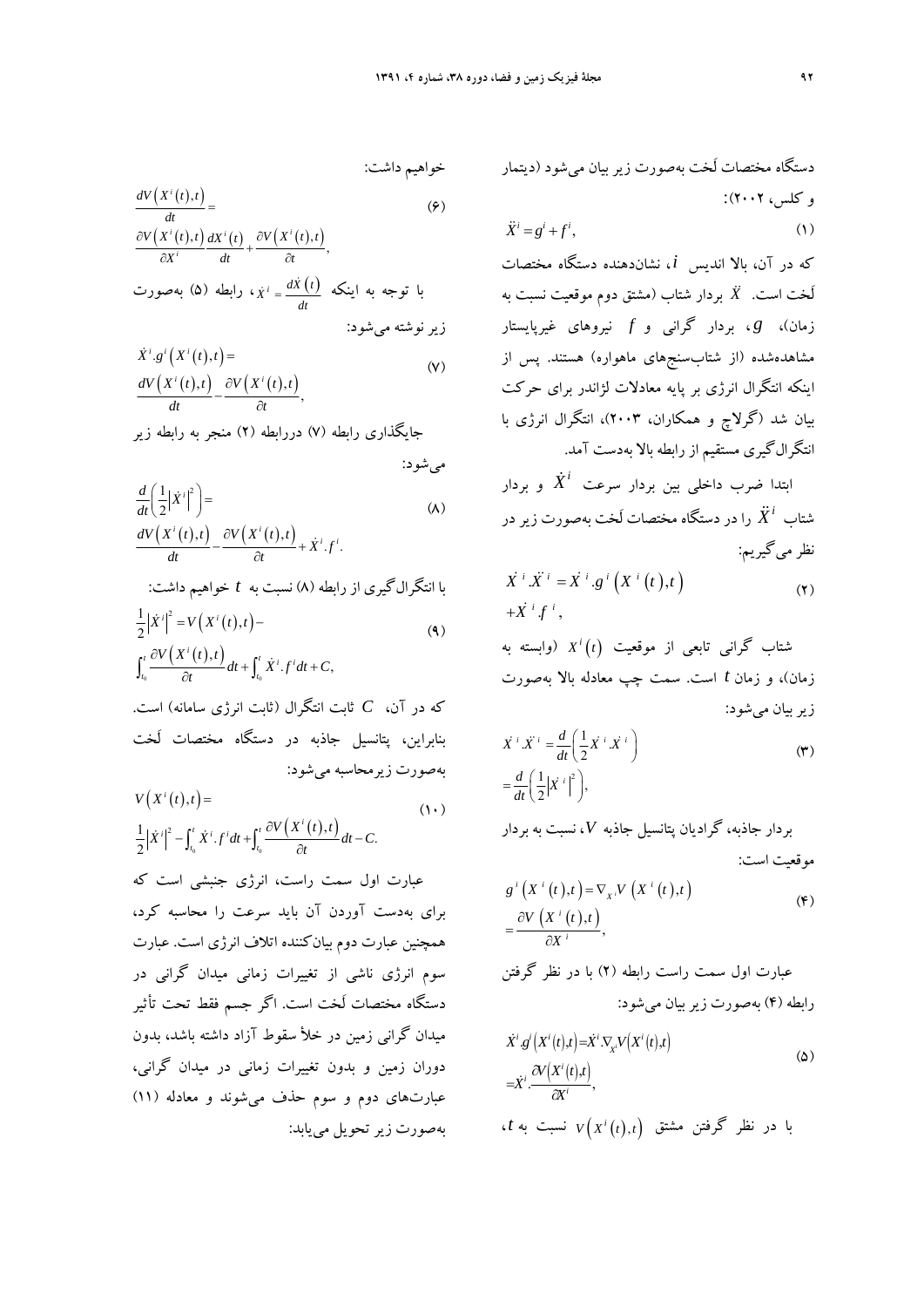$$
\frac{1}{2}|\dot{X}^i|^2 - V(X^i(t),t) = C = const.. \tag{11}
$$

اين بدان معنا است كه مجموع انرژي جنبشي و انرژي پتانسيل (با علامت منفي) ثابت است و اين همان اصل بقاي انرژي است. علامت منفي در عبارت پتانسيل مربوط به تعريف پتانسيل و ميدان است.

عبارت سوم رابطه (10) ناشي از دوران زمين است كه پتانسيل دوراني ناشي از دوران پتانسيل در دستگاه مختصات لَخت ناميده شده است كه با يك تقريب منطقي بهصورت زير خواهد بود (جكلي، 1999):

$$
\int_{t_0}^t \frac{\partial V\left(X^i\left(t\right),t\right)}{\partial t} dt \approx -\omega_e \left(x^i_i \dot{x}^i_2 - x^i_2 \dot{x}^i_i\right),\tag{17}
$$

که در آن، 
$$
\omega_e
$$
 شرعت دورانی زمین،  
 $X^i = (x_1^i, x_2^i, x_3^i) \circ X^i = (x_1^i, x_2^i, x_3^i)$ 

معادله انتگرالي رابطه (10)، انتگرال انرژي ناميده ميشود كه در هر دستگاه مختصات اختياري ديگر نيز قابل بيان است. روش انتگرال انرژي را ميتوان براي محاسبه پتانسيل گراني در امتداد خط سير هر ماهواره يا حتي هواپيماي حامل GPS، شتابسنج و حسگرهاي ارتفاعسنج نيز بهكار برد (ديتمار و فان اك، 2004).

**1-2 روابط انتگرال انرژي براي جفت ماهواره** روابطي كه تاكنون براي روش انتگرال انرژي بيان شد، مربوط به مشاهدات تكماهواره بود، اما كميت مشاهداتي ماهوارهGRACE، اختلاف پتانسيل بين دو ماهواره است (ديتمار و فان اك، 2004). اين كميت از مشاهدات KBR ماهوارههاي GRACE و بردارهاي موقعيت وسرعت در دستگاه مختصات لَخت قابل محاسبه است. در واقع بهمنظور محاسبه اختلاف پتانسيل از مشاهدات ماهواره GRACE

بايد از مشاهده دقيق و كليدي ماهواره يعني استفاده كرد. مدل تقريبي زير در اين خصوص در(گرلاچ و همكاران، 2003)، (نرم و همكاران، 1994) و (نرم، 1995) عرضه شده است:

$$
V_{12} = V_1 - V_2 \approx |\dot{X}_1^i| \dot{\rho}_{12}
$$
 (17)

اين مدل كامل نيست زيرا براي مثال، اثر دوران زمين روي تغييرات ميدان جاذبه در اين مدل در نظر گرفته نشده است. مدلهاي كاملتري را (ديتمار و كلس، 2002) و (لرچ و همكاران، 1996) عرضه كردهاند. در اين مقاله از مدل معرفي شده در (ديتمار و كلس، 2002) كه بر اساس اختلاف پتانسيل بين دو ماهواره بازآرايي شده، استفاده شده است. اين مدل بهصورت زيراست:

$$
T_{12} = |\dot{r}_1^0| \delta \dot{\rho}_{12} + v_1 + v_2 + v_3 + v_4 + \delta V R_{12}
$$
  
 
$$
- \int_{t_0}^t (\dot{r}_2 \cdot f_2 - \dot{r}_1 \cdot f_1) dt - \delta C_{12},
$$
 (15)

كه در رابطه بالا داريم:

$$
\nu_{1} = \left(\dot{r}_{2}^{0} - \left|\dot{r}_{1}^{0}\right|e_{12}^{0}\right).\delta\dot{r}_{12},
$$
\n
$$
\nu_{2} = \delta\dot{r}_{1}.\dot{r}_{12}^{0} - \left|\dot{r}_{1}^{0}\right|\delta e_{12}.\dot{r}_{12},
$$
\n
$$
\nu_{3} = \delta\dot{r}_{1}.\delta\dot{r}_{12},
$$
\n
$$
\nu_{4} = \frac{1}{2}\left|\delta\dot{r}_{12}\right|^{2},
$$
\n
$$
\delta V R_{12} = \left\{\left(\frac{r_{1}\dot{r}_{2} - r_{2}\dot{r}_{1}}{r_{1}\dot{r}_{2} - r_{2}\dot{r}_{1}}\right)_{1} - \left(\frac{r_{1}\dot{r}_{2} - r_{2}\dot{r}_{1}}{r_{1}\dot{r}_{2} - r_{2}\dot{r}_{1}}\right)_{1}\right\};
$$
\n(12)

كه در آن، انديس 0 ، اشاره به كميت ميدان مرجع معلوم دارد و نماد  $\,\delta$ ، اشاره به كميت افزايشي بين ميدان واقعي و ميدان مرجع دارد.

**3 بازيابي ميدان جاذبه زمين در مقياس جهاني با استفاده از روش كمترين مربعات**  *T* بهدست آمده در روابط قبلي ميتوان <sup>12</sup> با استفاده از ميدان جاذبه را بهصورت ضرايب هماهنگ كروي به كمك روابط زيرمدلسازي كرد: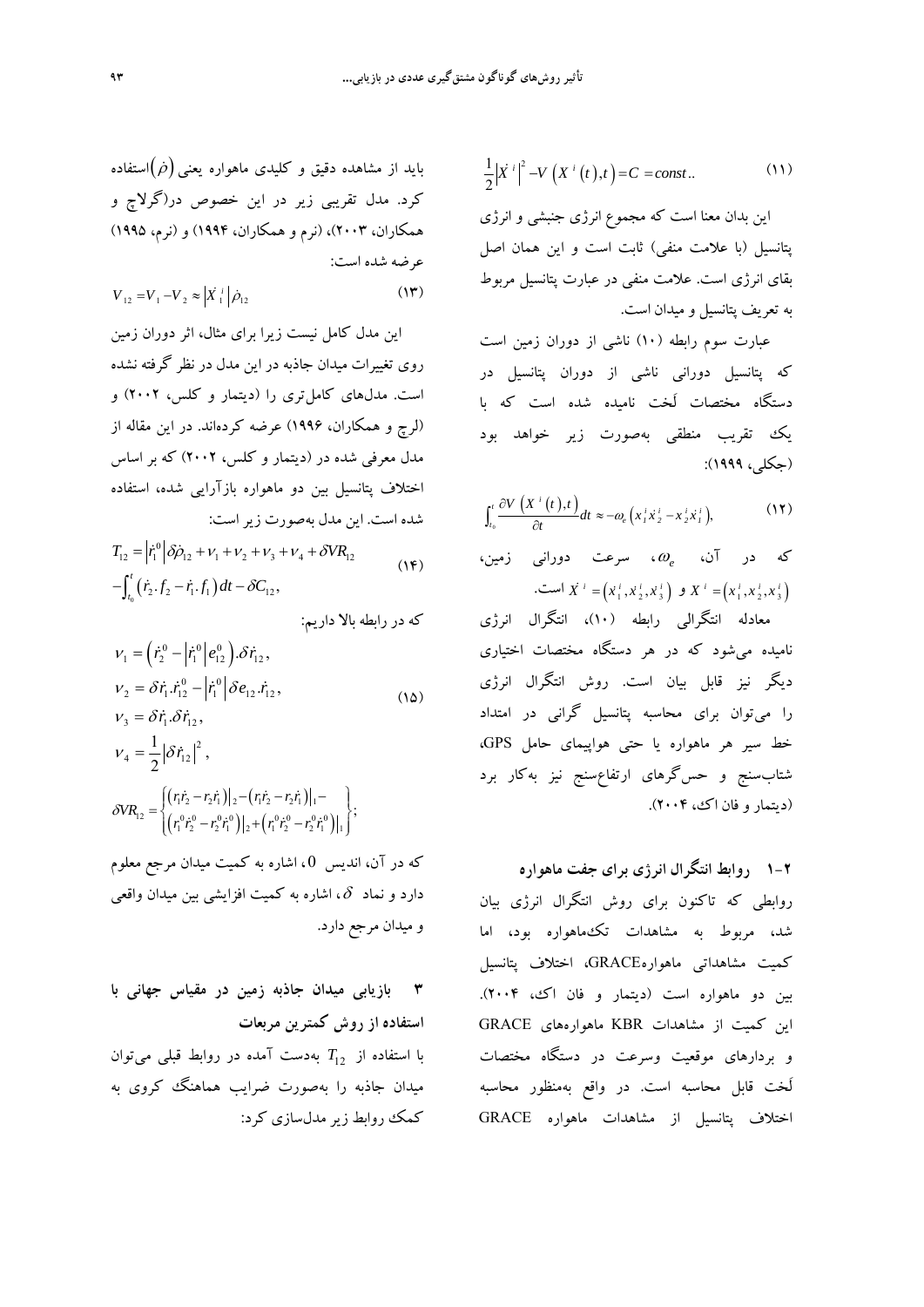$$
T_{12}(r_1, \theta, \lambda, r_2, \theta_2, \lambda_2) = T_1(r_1, \theta, \lambda_1) - T_2(r_2, \theta_2, \lambda_2)
$$
\n
$$
= \frac{GM}{R} \sum_{n=2m=0}^{\infty} \left\{\n\begin{bmatrix}\n\left(\frac{R}{r_1}\right)^{n+1} \bar{P}_m(\cos\theta_1)\cos m\lambda_1 \\
-\left(\frac{R}{r_2}\right)^{n+1} \bar{P}_m(\cos\theta_2)\cos m\lambda_2\n\end{bmatrix}\n\right\} \Delta C_{mn} + \left\{\n\begin{bmatrix}\n\left(\frac{R}{r_1}\right)^{n+1} \bar{P}_m(\cos\theta_1)\sin m\lambda_1 \\
-\left(\frac{R}{r_2}\right)^{n+1} \bar{P}_m(\cos\theta_1)\sin m\lambda_1 \\
-\left(\frac{R}{r_2}\right)^{n+1} \bar{P}_m(\cos\theta_2)\sin m\lambda_2\n\end{bmatrix}\n\right\}
$$
\n(19)

كه در رابطه بالا پارامترها عبارتاند از: *GM*: حاصلضرب ثابت جهاني جاذبه در جرم زمين، : شعاع ميانگين زمين، $(r_1, \theta_1, \lambda_1)$ و  $(r_2, \theta_2, \lambda_2)$ : R مختصات كروي نقطه نقطه مشاهداتي ماهواره اول و دوم،  $\Delta \bar{c}_{\tiny \it mm}$  : تابعهاي نرمال شده لژاندر،  $\bar{P}_{\tiny \it mm}$  و : *s* : ضرايب هماهنگهاي كروي نرمال شده از درجه *nm n* و مرتبه *m* هستند. در رابطه بالا داريم:

$$
\Delta \overline{C}_{nm}
$$
\n
$$
= \begin{cases}\n\overline{C}_{nm} - \overline{C}_{n0}^{GRS80} & m = 0, \quad n = 2, 4, 6, 8, 10\n\end{cases}
$$
\n
$$
\Delta \overline{S}_{nm} = \overline{S}_{nm}
$$
\n(1V) otherwise

ضرايب هماهنگ كروي *nm c* و *snm* مجهولات مسئله هستند كه در يك فرايند سرشكني به روش كمترين مربعات برآورد ميشوند.

در نهايت براي هركدام از مشاهدات ماهواره در هر راستا به يك دستگاه معادلات خطي بهصورت زير خواهيم رسيد:

$$
A_{M \times u} X_{u \times 1} = l_{M \times 1} \tag{1A}
$$

در رابطهي بالا، M عبارت است از تعداد معادلات كه همان تعداد نقاط مشاهداتي ماهواره است. در عمل بسط خود را بايد در درجه و مرتبهي خاصي مثل *N*max خاتمه دهيم. در نتيجه تعداد مجهولات بهصورت زير خواهد بود:

 $(19)$  $u = (N_{\text{max}} + 1)^2$ در فرايند بازسازي ميدان جاذبه مقادير ضرايب مرتبه صفر و يك را معلوم در نظر ميگيريم و از فهرست مشاهدات خود حذف ميكنيم. در نتيجه تعداد مجهولات بهصورت زير خواهد بود:  $u = (N_{\text{max}} + 1)^2 - 4$  (**1**)

اگر از ديدگاه هندسي به مسئله خود نگاه كنيم، دستگاه معادلات مربوط، قابل حل خواهد بود اگر *u M* باشد. با برآورده شدن اين شرط فقط ضرايب هماهنگ مداري بهخوبي قابل برآورد هستند چرا كه مشاهدات ماهواره فقط در راستاي عرض جغرافيايي (در راستاي نصفالنهارها) توزيع همگني دارند.

با توجه به نظرية نمونهبرداري shanon) كلر و شريفي، 2005) بايد حداقل دو برابربيشينه بسامد اندازهگيري باشد. زمانيكه بسامد بيش از حد بسامد نايكوئيست (دو برابر بيشينه بسامد) باشد، تداخل سيگنال (aliasing ( رخ خواهد داد. بنابراين برآوردهكردن شرط نظرية نمونهبرداري، براي بازيابي طيف كامل ميدان جاذبه بسيار مهم و حياتي خواهد بود (سانسو، 1990). مشكل ديگر كه منجر به بازيابي نشدن كامل و صحيح ميدان جاذبه با استفاده از روش كمترين مربعات ميشود، جايگزيني حد بالاي بسط يعني با . در واقع اين جايگزيني باعث ايجاد نوع *N*max است ديگري از تداخل سيگنال در برآورد ضرايب ميشود (كلرو شريفي، 2005).

**4 روشهاي مشتقگيري عددي -4 1 روش تفاضل هاي محدود با استفاده از بسط سري تيلور**  فرض كنيد تابع *x f* به اندازه كافي مشتق پيوسته داشته باشد. بسط تابع *x f* به سري تيلور بهصورت زيراست: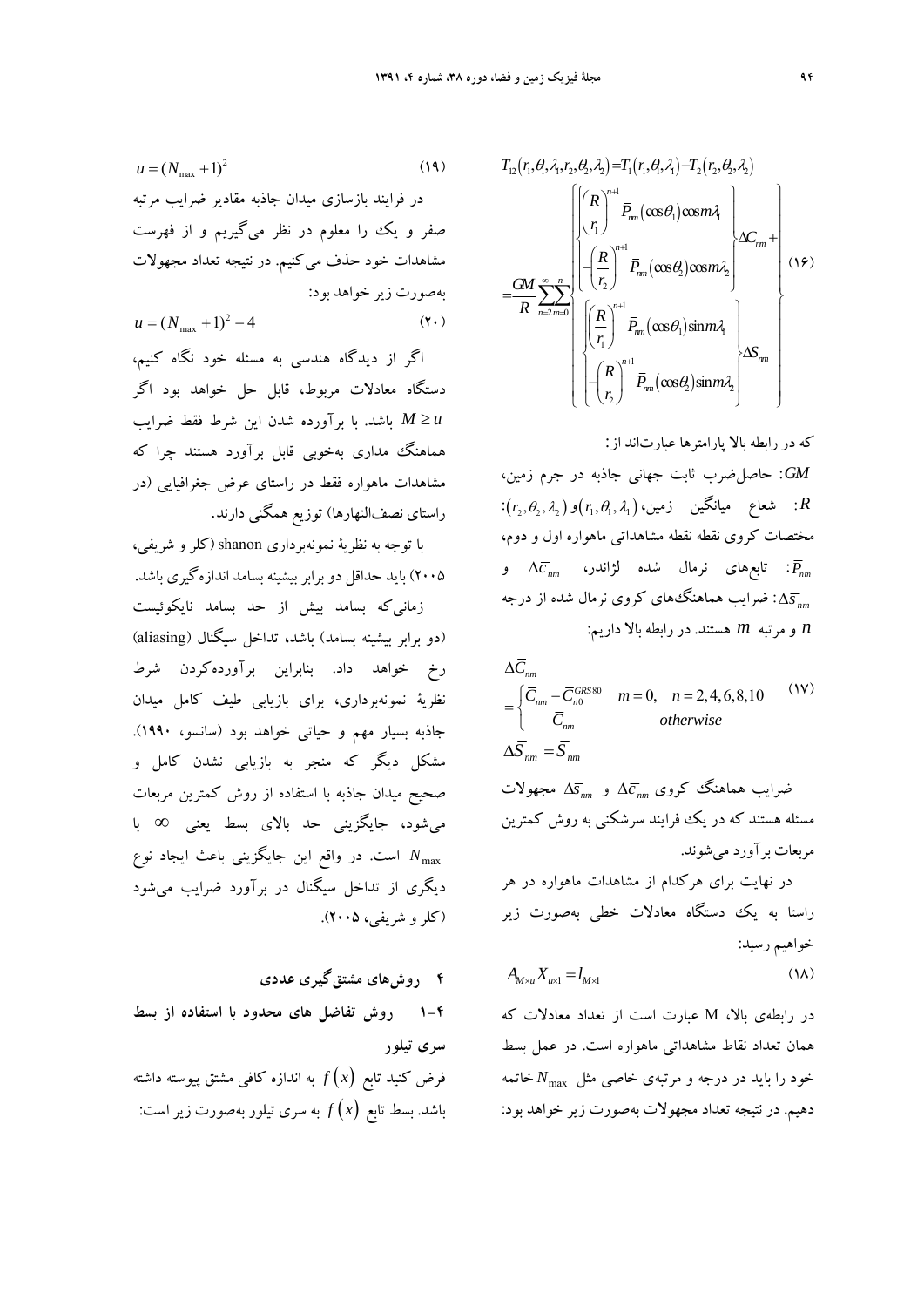$$
f(x+h)=f(x)+hf'(x)+
$$
  

$$
\frac{h^2}{2!}f''(x)+\frac{h^3}{3!}f'''(x)+...
$$
 (Y1)

حل اين معادله برحسب *x* '*f* به رابطه زير منجر ميشود:

$$
f'(x) = \frac{f(x+h)-f(x)}{h}
$$
  

$$
\frac{h}{2}f''(x) - \frac{h^2}{6}f'''(x) + ...
$$
 (17)

۴–۴ مشتق گیری به روش نیوتن  
مستله درونیابی یکئبُعدی معمولا شامل برآورد تابع  
امت که برحسب
$$
\tilde{f}(x)
$$
 جندجملهای  
 $i = 0,1,...,n$  زا. اگرچه چندجملهای  
بادست میآید. اگرچه چندجملهای مزبور در شکلهای  
مختلف بیان شود، این 1+n مقادیر مجرای تابع، یک  
چندجملهای واحد را تعریف میکنند. بهصورت مشابه،  
میتوان تابع چند جملهای را برای محاسبه مشتق تابع به  
میتوان تابع چند جملهای را برای محاس به شنتق تابع به  
کاربرد. درصورتی که مقادیر مشتقات در نقاط شبکهای  
چندجملهای  $x_0, x_1,...x_n$   
جندجملهای (۲/ بیست در این حالت خاص و برای  
اطلاعات با فاصله یکنواخت ندا نیز مفان مشنتق تابع

$$
f^{(k)}(x_i) = h^{-k} \sum_{j=0}^{n} a_{ij}^{ks} f(x_j) + o(h^s) \dots \qquad \qquad \dots (\mathbf{Y} \mathbf{Y})
$$

،آن در كه *<sup>i</sup> x f* ، مشتق مرتبه *k* اُم تابع در نقطه *<sup>k</sup> x* است، خطاي برش (error Truncation(، *<sup>i</sup>* شبكهاي *<sup>h</sup> <sup>o</sup>* از درجه *s*است. با بيان اخير، مشتق تابع بهمثابة *<sup>s</sup>* يك تركيب خطي از مقادير تابع در نقاط شبكهاي بيان می شود. بنابراين درصورتی *كه* ضرايب  $a^{ks}_{ij}$  معين شده باشند، ميتوان بهراحتي مشتق تابع را محاسبه كرد.

در عمل براي ارزيابي مشتقات هر نقطه از شبكه، پنجرهاي متقارن به طول *n* ، در نظر گرفته ميشود و

مشتقات فقط براي نقاط مركزي محاسبه ميشوند. معادلات زير براي نمونه براي مشتقات مرتبه اول و مرتبه دوم نه نقطه اي داده ميشوند:

$$
hf^{(1)}(x_4) = \frac{1}{280}f(x_0) + \frac{4}{150}f(x_1) +
$$
  

$$
\frac{1}{5}f(x_2) - \frac{4}{5}f(x_3) + \frac{4}{5}f(x_5)
$$
  

$$
-\frac{1}{5}f(x_6) - \frac{4}{150}f(x_7) - \frac{1}{280}f(x_8)
$$
 (YF)

$$
hf^{(2)}(x_4) = -\frac{1}{1120}f(x_0) + \frac{1}{79}f(x_1) -
$$
  

$$
\frac{1}{10}f(x_2) + \frac{4}{5}f(x_3) - \frac{121}{85}f(x_4) + \frac{4}{5}f(x_5)
$$
 (12)  

$$
-\frac{1}{10}f(x_6) + \frac{1}{79}f(x_7) - \frac{1}{1120}f(x_8)
$$

**-4 3 درونيابي اسپيلاين** 

همانگونه كه ملاحظه شد در مشتقگيري نيوتني مقادير گسسته از تابع *x f* در تعداد محدودي نقاط شبكهاي داده شدهاند. هدف محاسبه  $x_0 < x_1 < x_2 < ... < x_n$ مشتقات تابع در نقاط شبكه است. همانطور كه قبلا بيان شد، تابع را ميتوان با يك چندجملهاي درجه *n* تقريب زد. بهجاي تقريب تابع بهصورت يكه ميتوان از *n* چندجملهاي تكهاي هركدام از درجه *m* كه در شرايط زير صدق ميكنند استفاده كرد (شريفي، 2006):  $s(x) = s_i(x)$  **c**  $x \in [x_i, x_{i+1}]$  و  $i$  $s_i(x_{i+1}) = f(x_{i+1})$ ,  $s_i(x_i) = f(x_i) - f(x_i)$ مشتقات تا مرتبه 1*m* موجود و در نقاط گرهي شبكه پيوسته باشد.

$$
s_i^{m-1}(x_i) = s_{i+1}^{m-1}(x_i)
$$
 (19)

تابع *x s*، تابع اسپيلاين از درجه *m* ناميده ميشود. اسپيلاين مكعبي 3 *m* مشهورترين شكل اسپيلاين است. در چنين حالتي *n*4 ضرايب مجهول براي *n* زير فاصله داريم. بنابراين تعداد معادلات مشاهدات، *n*2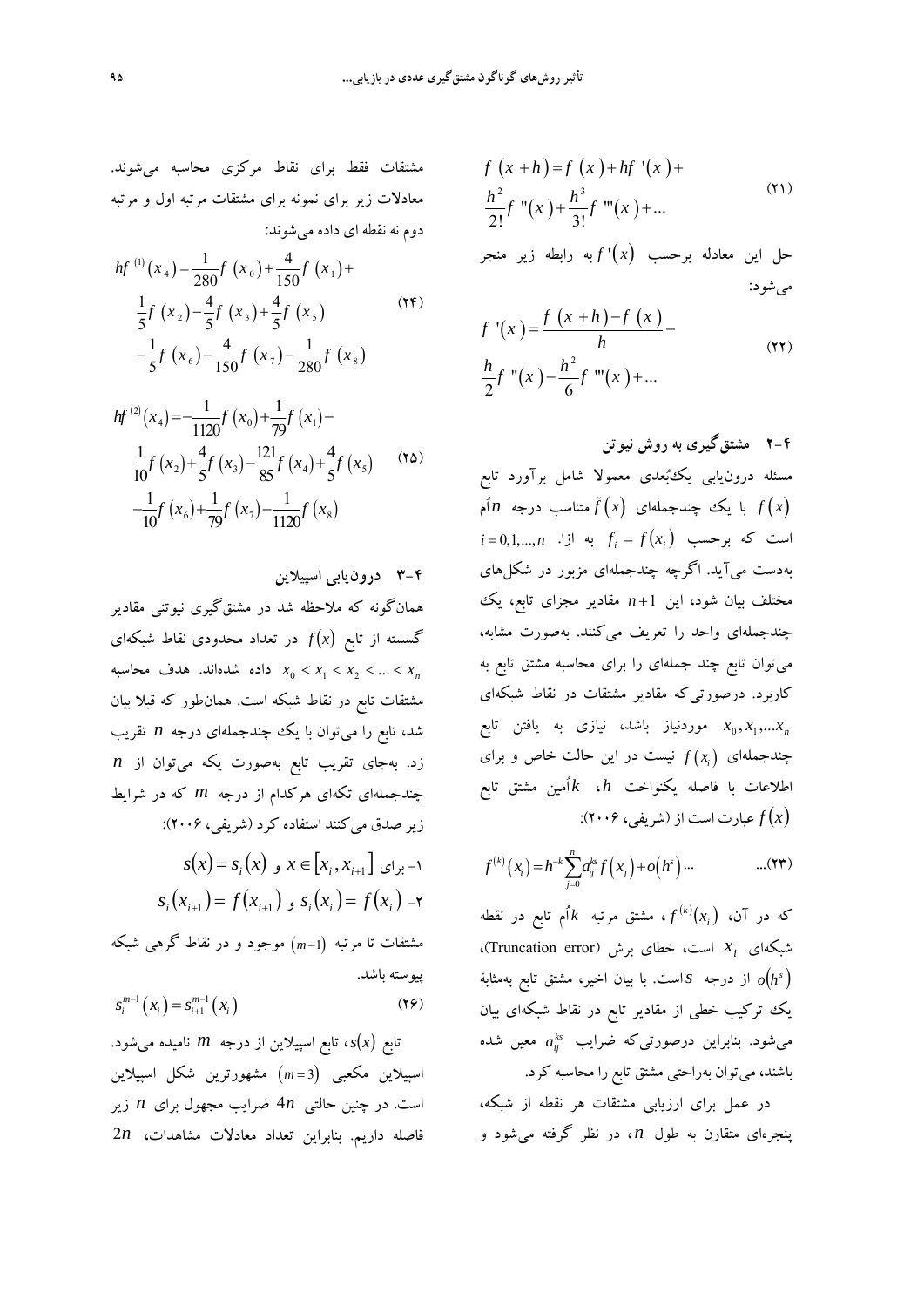است. بهعلاوه، شرط پيوسته بودن مشتقات تا مرتبه دوم  $2(n-1)$  در نقاط شبكهاي داخلي  $(n-1)$  تشكيل  $(3-1=2)$ معادله از نوع معادلات كانسترينت يا تحميل ميدهد.

بنابراين، ميتوانيم يك دستگاه خطي با 1 *n*2 *n*2 معادله با *n*4 مجهول تشكيل دهيم. تابعهاي اسپيلاين مكعبي گوناگوني وابسته به چگونگي ثابت كردن دو شرط آزاد وجود دارد.

 **-4 -1-3اسپيلاين مكعبي طبيعي**

اسپيلاين مكعبي تعريف شده با شرايط تحميلي و  $s_n^{(1)}(x_n) = f^{(1)}(x_n)$  و  $s_1^{(1)}(x_0) = f^{(1)}(x_n) = 0$  میباشد که مشتقات مرتبه اول و دوم آن با تعيين ضرايب مجهول تعيين ميشوند. براي تنظيم دستگاه خطي معادلات با شرط پيوستگي مشتق مرتبه دوم شروع ميكنيم. چون تابع از درجه 3 است، مشتق مرتبه دوم آن تابعي خطي است.

$$
s_i^{(2)}(x) = a_i \left(\frac{x_{i+1} - x}{h}\right) + a_{i+1} \left(\frac{x - x_i}{h}\right)
$$
 (YV)

$$
i = 0, 1, ..., n - 1
$$
 بنابراین:

$$
s_i^{(2)}(x_i) = a_i
$$
  
\n
$$
s_i^{(2)}(x_{i+1}) = a_{i+1}
$$
  
\n
$$
s_{i-1}^{(2)}(x_i) = s_i^{(2)}(x_i) = a_i
$$
\n(YA)

**5 نتايج عددي** 

مدار شبيهسازي شده ماهوارهها يك مدار ديناميكي محاسبه شده از مدل ژئوپتانسيلي 96EGM است. علت انتخاب اين حالت شبيهسازي مدار، اين است كه در بحث بازسازي ميدان جاذبه زمين بهصورت ضرايب ژئوپتانسيلي، ابتدا با استفاده از روشهايي سعي ميكنند كل اثرات ناشي از نيروهاي غير از نيروي حاصل از ميدان جاذبهي زمين را از روي مشاهدات واقعي ماهواره تا حد امكان حذف كنند. با اين كار مسير ماهواره حدوداً تبديل ميشود به مسيري كه فقط ناشي از نيروي حاصل از ميدان جاذبه زمين است كه در نهايتاً بتوان با آناليز اين مسير و با استفاده

از روشهاي موجود، ميدان جاذبه زمين را بازسازي كرد. از آنجا كه حذف اثرات ناشي از نيروهاي غير از جاذبه زمين از روي دادههاي مشاهداتي واقعي ماهواره مشكل است و از جهت ديگر به دليل اينكه هدف اين مقاله، مقايسه روشهاي گوناگون مشتقگيري استفاده شده در بازيابي ميدان جاذبه است، شبيه سازي دادهها با استفاده از روشهاي عددي توليد مدار (روشهاي انتگرالگيري عددي) است. بهاينصورت كه با استفاده از نقطه اوليهاي كه در برگه توضيحات همراه دادهها آمدهاست، مدار را بهصورت عددي در ميدان جاذبه حاصل از ضرايب ژئوپتانسيلي 96EGM تا درجه و مرتبه 300 توليد ميكنند. خروجي توليد مدار بهصورت عددي عبارت است از بردارهاي موقعيت و سرعت در دستگاه لَخت كه سپس با استفاده از روابط و تبديلهاي لازم، بردار شتاب را نيز در دستگاه لَخت بهدست ميآورند. دادههاي ماهوارههاي GRACE شامل زمان و بردارهاي موقعيت و سرعت و شتاب در دستگاه لَخت است. قالب دادهها در پروندة مربوط بهصورت زيراست:

 *time x y z x y z x y z* بردارهاي موقعيت و سرعت در دستگاه لَخت با استفاده از روابط موجود و تبديلهاي لازم به دستگاه مختصات كروي محلي ماهواره منتقل ميشوند.

ابتدا با استفاده از روابط ذكر شده درقسمتهاي قبل و با استفاده از روش انتگرال انرژي، دستگاه معادلات با ابعاد 86400 معادله و 5038 مجهول تشكيل شده است. تعداد مجهولات در اين حالت يكي بيشتر است و اين مجهول اضافي مربوط به ثابت انرژي سامانه است كه در فرايند برآورد ضرايب بهمنزلة يك مجهول اضافي برآورد ميشود. سپس براي تحليل نتايج با استفاده از ضرايب برآورد شده و نيز با استفاده از ضرايب مدل 96EGM تا درجه و مرتبه ،70 ارتفاع ژئوئيد روي يك مرتبة منظم يكدرجه در يكدرجه در كل جهان بهدست آمده است.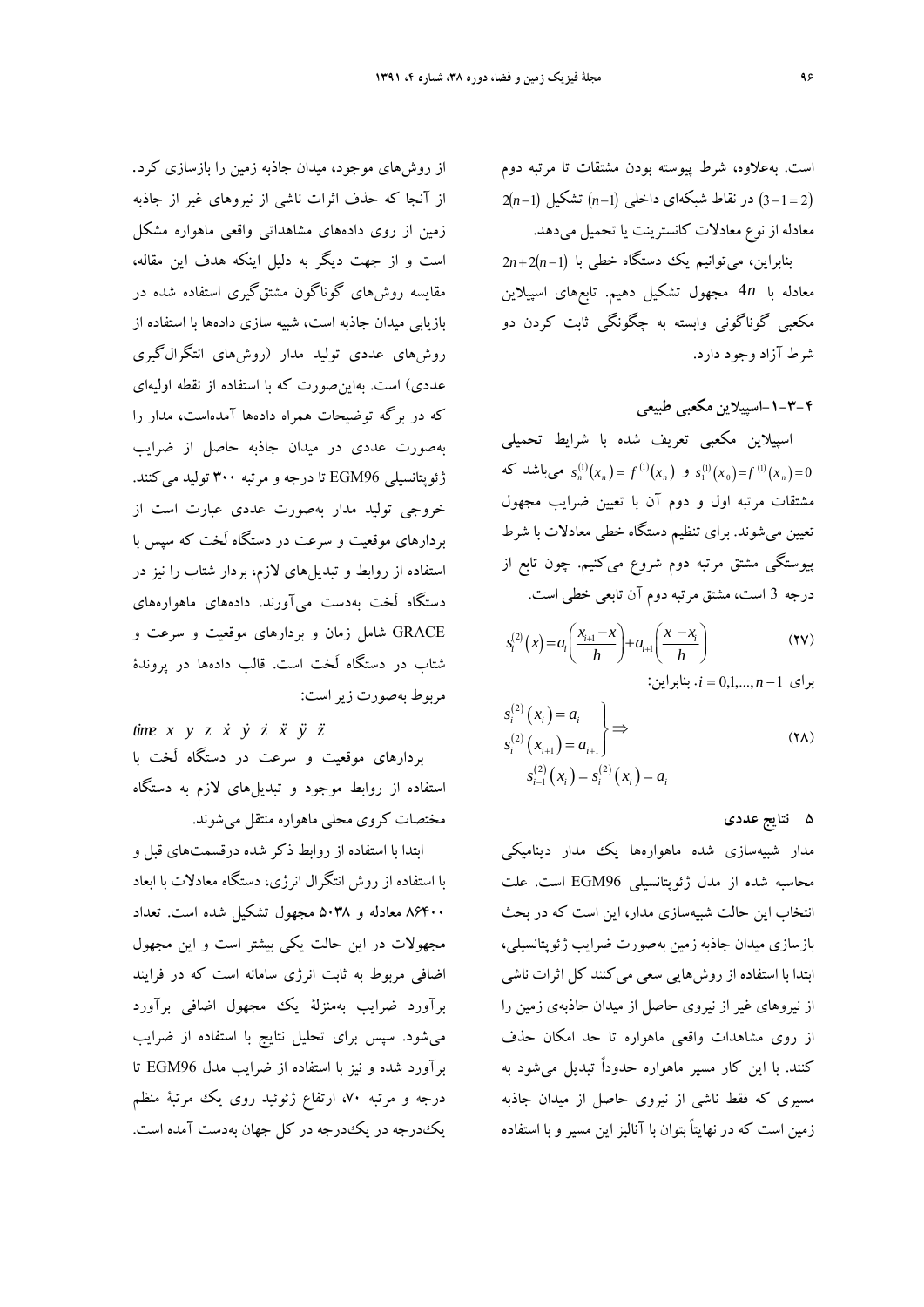در زير نتايج مربوط به بازيابي ميدان جاذبه زمين با استفاده از روشهاي گوناگون مشتقگيري آورده شده و در انتها جدولي براي مقايسه نتايج عرضه شدهاست.

در شكل 1 ضرايب برآورد شده و همچنين ضرايب degree Variance بهصورت 70 تادرجهومرتبه EGM96 و تفاوتهاي مربوط به اين دو به نمايش گذاشته شده است. همچنين در شكل 2 اختلاف ارتفاعهاي ژئوئيد محاسبه شده از ضرايب مدل 96EGM تا درجه و مرتبه70 و ارتفاعهاي محاسبه شده از ضرايب برآورد شده به نمايش گذاشته شده است. درشكل 2 كه مربوط به بازيابي ميدان جاذيه با روش انتگرال انرژي است بيشينه اختلاف ارتفاعهاي ژئوئيد براي روش نيوتن در نقطه و كمينه اين اختلاف در نقطه ( $(\varphi, \lambda)$ =(90,306)

است. بيشينه و كمينه اين اختلاف  $(\varphi, \lambda)$  (88,306) ارتفاع در ايران بهترتيب 0.35 و -0.41 متراست.

در شكل **4** با استفاده از روابط پيشگفته در مورد روش انتگرال انرژي، برآورد ضرايب صورت گرفته است. در اين مرحله با استفاده از مشاهدات ماهواره در هر سه راستا بهصورت همزمان ضرايب برآورد شده است. در شكل 3 ضرايب برآورد شده و همپچنين ضرايب مدل 96EGM تا درجه و مرتبه 70 بهصورت Degree variance و اختلافات مربوط به اين دو در حالتهاي متفاوت نمايش داده شده است. همچنين در شكل 4 اختلاف ارتفاعهاي ژئوئيد محاسبه شده از ضرايب مدل 96EGM تا درجه و مرتبه70 و ارتفاعهاي محاسبه شده از ضرايب برآورد شده به نمايش گذاشته شده است.



**شكل .1** ضرايب ژئوپتانسيلي برآورد شده تا درجه و مرتبه 70 با استفاده از شبهمشاهدات 30 روزه ماهواره GRACE) مشتقات با روش نيوتن محاسبه شدهاند).



**شكل .2** اختلاف ميان ارتفاعهاي ژئوئيد بهدست آمده از مدل 96EGM تا درجه و مرتبه70 وضرايب برآورد شده تا درجه و مرتبه70 با استفاده از مشاهدات شبيهسازي شده 30 روزه ماهوارهGRACE) واحد برحسب متر) (مشتقات با روش نيوتن محاسبه شدهاند).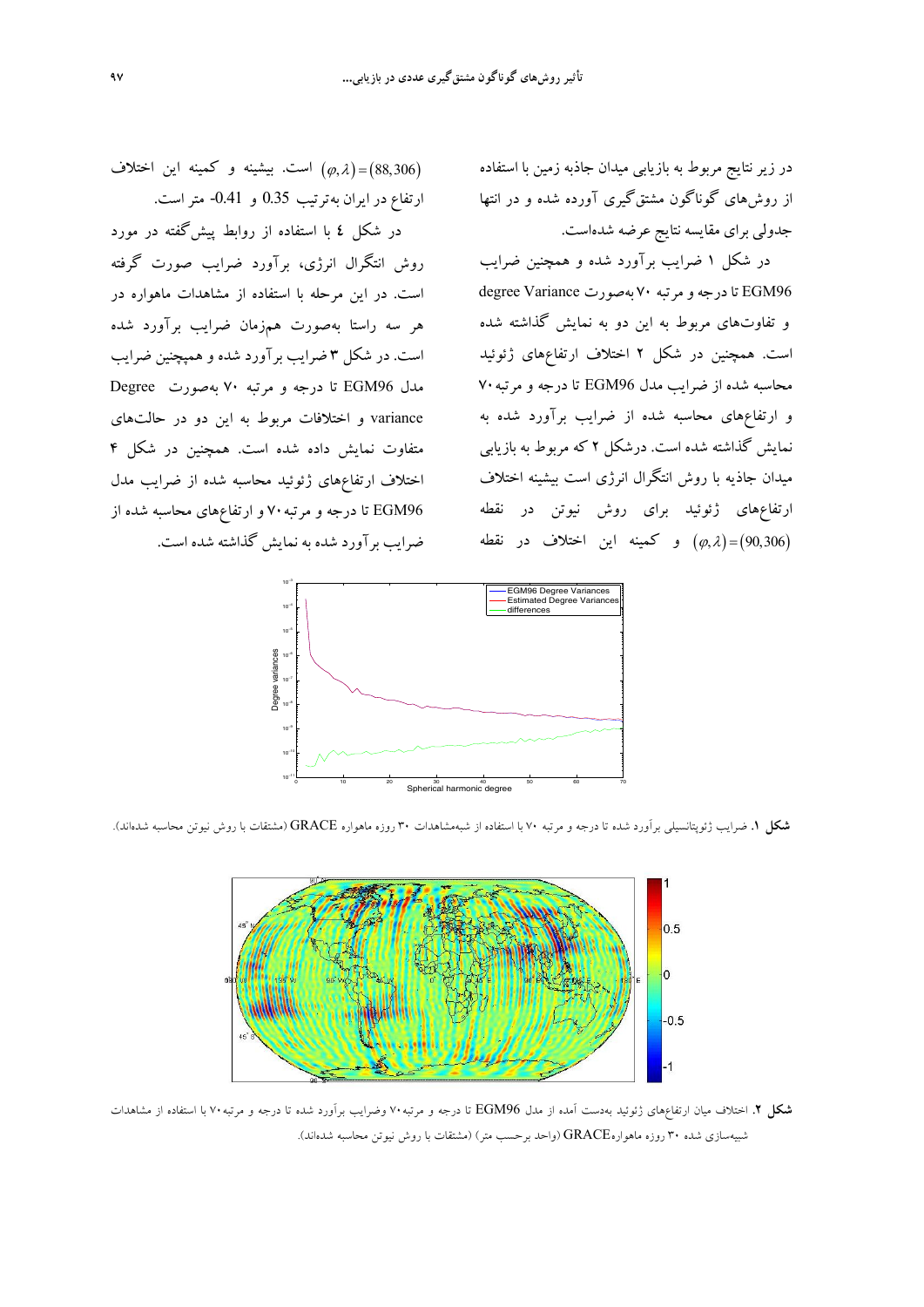

**شكل .3** ضرايب ژئوپتانسيلي برآورد شده تا درجه و مرتبه 70 با استفاده از شبهمشاهدات 30 روزه ماهواره GRACE) مشتقات با روش اسپلاين محاسبه شدهاند).



**شكل .4** اختلاف ميان ارتفاعهاي ژئوئيد بهدست آمده از مدل 96EGM تا درجه و مرتبه70 و ضرايب برآورد شده تا درجه و مرتبه70 با استفاده از مشاهدات شبيهسازي شده30 روزه ماهواره GRACE) واحد برحسب متر) (مشتقات با روش اسپلاين محاسبه شدهاند).



**شكل .5** ضرايب ژئوپتانسيلي برآورد شده تا درجه و مرتبه 70با استفاده از شبهمشاهدات 30 روزه ماهواره GRACE) مشتقات با روش تيلور 7 نقطهاي محاسبه شدهاند).

بيشينه اين اختلاف براي روش اسپلاين در نقطه و كمينه اين اختلاف در نقطه (90,306) است كه در مقايسه با شكل ۱ كه ( $(\varphi,\lambda) = (88,306)$ مربوط به روش نيوتن است، بيشينه و كمينه اختلاف ارتفاعهاي ژئوئيد دقيقاً در نقاطي مشابه رخ داده است. بيشينه و كمينه اين اختلاف ارتفاع در ايران بهترتيب 0.30 -0.39 متراست. و

در شكل 5 ضرايب برآورد شده و همچنين ضرايب degree Variance بهصورت 70 تادرجهومرتبه EGM96 و اختلافات مربوط به اين دو به نمايش گذاشته شده است. همچنين در شكل 6 اختلاف ارتفاعهاي ژئوئيد محاسبه شده از ضرايب مدلد 96EGM تا درجه و مرتبه70 و ارتفاعهاي محاسبه شده از ضرايب برآورد شده به نمايش گذاشته شده است.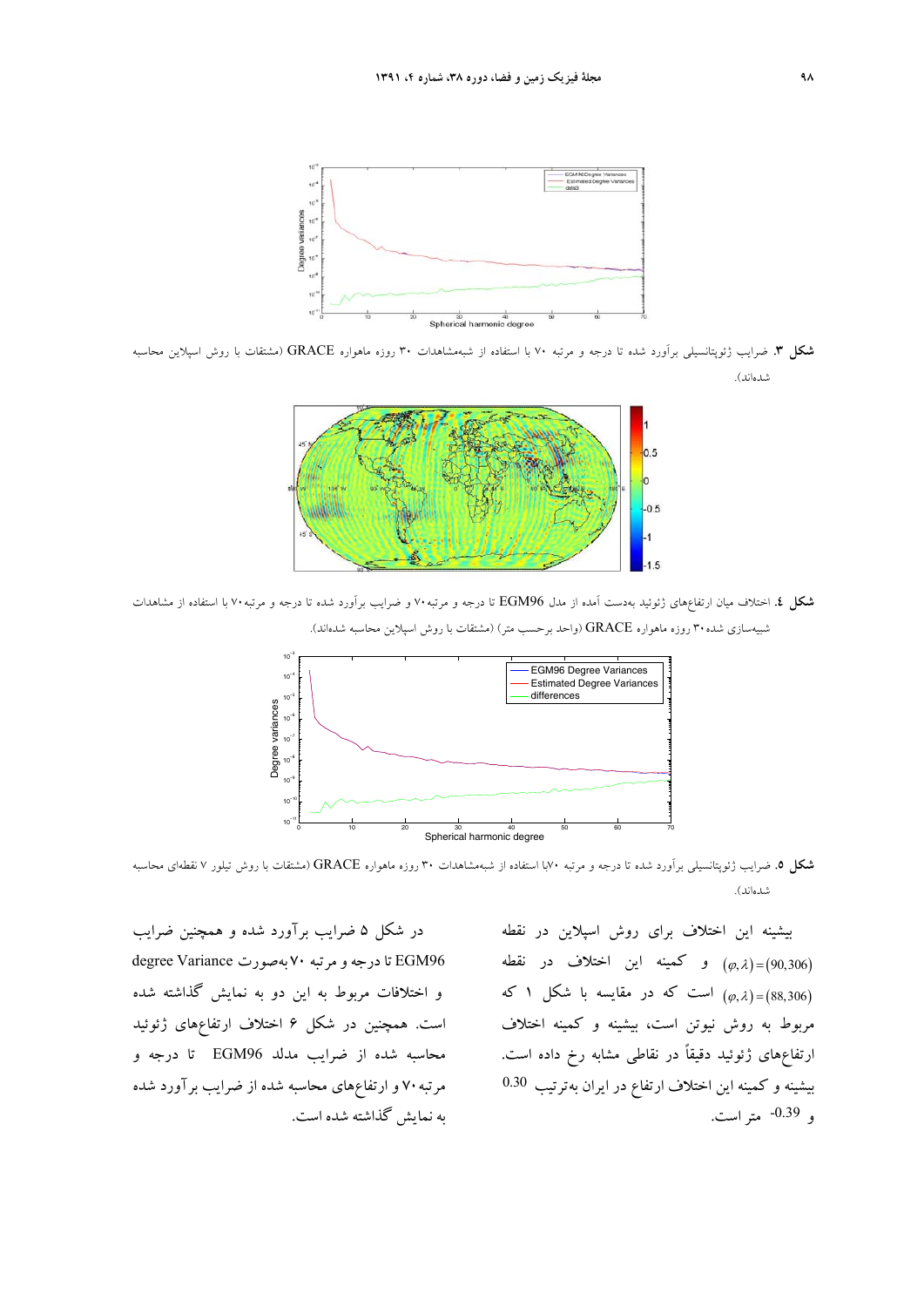| كمينه                          | بيشينه | ميانگين     | انحراف معيار | روش     |
|--------------------------------|--------|-------------|--------------|---------|
| $-1.1$ <sub>A0</sub> $\Lambda$ | 1,1179 | $\cdots$    | .7797        | نيوتن   |
| $-7.7129$                      | 7,713. | $-1, 11$    | .741         | اسپلاين |
| $-7.1$ Y 0 9                   | 1.1.97 | $-1$ , $+1$ | .70.7        | تيلور   |

**جدول .1** اطلاعات آماري مربوط به اختلاف بين ارتفاعهاي ژئوئيد برآورد شده با روش انتگرال انرژي و ارتفاعهاي ژئوئيد بهدست آمده از مدل96EGM براي مشاهدات بدون نوفه (واحد برحسب متر است).

با توجه به شكل 5 بيشينه اختلاف ارتفاعهاي ژئوئيد برای روش تيلور در نقطه (90,306)=(0, م) و كمينه اين . در مقايسه 119,273 , است اختلاف در نقطه شكل 5 با شكلهاي 3 و 1 كه بهترتيب مربوط به روش نيوتن و اسپلاين هستند، بيشينه اختلاف در همان نقطه رخ داده درحاليكه كمينه اين اختلاف با دو روش پيشگفته متفاوت بوده و در نقطه  $(\varphi, \lambda) = (119,273)$  رخ داده است. بيشينه و كمينه اين اختلاف ارتفاع در ايران بهترتيب 0.31 و -0.39 متراست.

جدول 1 به منظور مقايسه تأثير روشهاي مشـتقگيـري اسـتفاده شـده در بازيـابي ميـدان جاذبـه بـه روش انتگـرال انــرژي آورده شــده اســت. بــدينمنظــور بيشــينه، كمينــه، ميانگين و انحراف معيار اختلاف ميان ارتفـاعهـاي ژئوئيـد مربوط به هريك از روشها و ارتفاعهاي ژئوئيـد بـهدسـت

آمده از مدل 96EGM نشان داده شده اسـت. بـا توجـه بـه نتايج و شكلهاي عرضه شده براي روش انتگـرال انـرژي، روش نيــوتن و ســپس روش تيلــور بــا داشــتن انحــراف معيارهاي كوچكتر، بهترين نتايج را نشان دادهاند و روش اسپلاين از نظردقت در آخرين جايگاه واقع شده است.

**2-5 نتايج مربوط روش انتگـرال انـرژي بـا دادههـاي آغشته به اشتباه**

در ايــن بخــش حــدود دهدرصــد مشــاهدات اشــتباه وارد شـدهانـد تـا تـأثيرروشهـاي مشـتقگيـري بـاوجـود ايـن مشـاهدات اشـتباه نيـزبررسـي شـود. اشـتباهات بـه انـدازه 10سانتيمتر هسـتند. شـكلهـاي مربـوط بـه روش انتگـرال انرژي آمده است. در انتهـا جـدولي ترسـيم شـده اسـت تـا بهراحتي بتوان نتايج را مقايسه كرد.



**شكل .6** اختلاف ميان ارتفاعهاي ژئوئيد بهدست آمده از مدل96EGM تا درجه و مرتبه70 وضرايب برآوردشده تا درجه و مرتبه70 با استفاده از مشاهدات شبيهسازي شده30 روزه ماهوارهGRACE) واحد برحسب سانتيمتر) (مشتقات با روش تيلور 7 نقطهاي محاسبه شدهاند).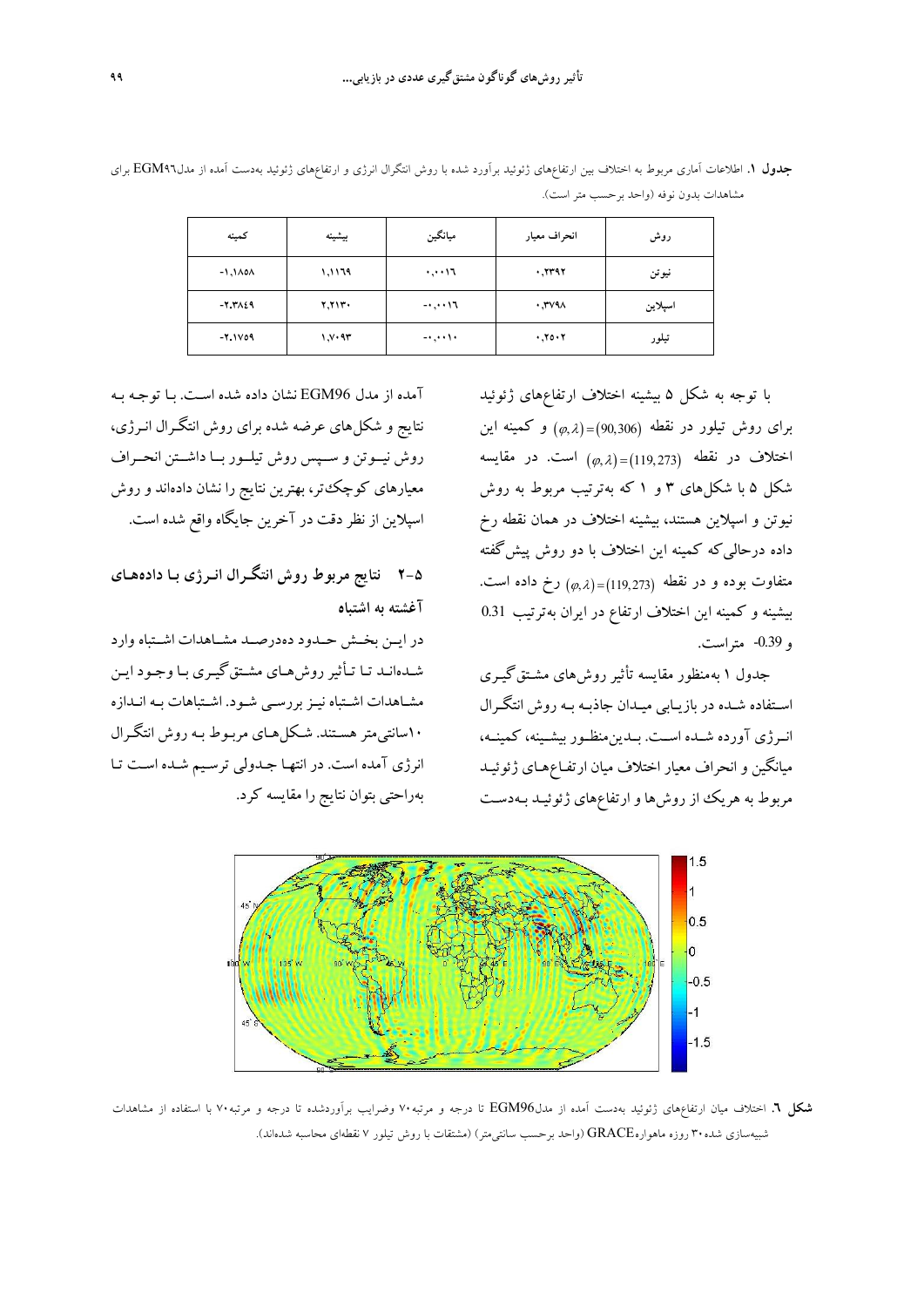

**شكل .7** ضرايب ژئوپتانسيلي برآورد شده تا درجه و مرتبه 70 با استفاده از شبهمشاهدات 30 روزه ماهواره GRACE با استفاده از روش انتگرال انرژي (مشتقات با روش نيوتن محاسبه شدهاند).

در شكل 7 ضرايب برآورد شده براي دادههاي آغشته به نوفه و همچنين ضرايب 96EGM تا درجه و مرتبه 70 بهصورت Variance degree و اختلافات مربوط به اين دو به نمايش گذاشته شده است. همچنين در شكل 8 اختلاف ارتفاعهاي ژئوئيد محاسبه شده از ضرايب مدل 96EGM تا درجه و مرتبه70 و ارتفاعهاي محاسبه شده از ضرايب برآورد شده به نمايش گذاشته شده است.

بيشينه اين اختلاف براي روش نيوتن در نقطه و كمينه اين اختلاف در نقطه ( $(\varphi, \lambda) = (90,306)$ است. بيشينه و كمينه اين اختلاف ارتفاع (88,306) در ايران بهترتيب 0.35 و-0.42 متراست.

در شكل 9 ضرايب برآورد شده براي دادههاي آغشته به نوفه و همچنين ضرايب 96EGM تا درجه و مرتبه 70 بهصورت Variance degree و اختلافات مربوط به اين دو به نمايش گذاشته شده است. همچنين در شكل 10 اختلاف ارتفاعهاي ژئوئيد محاسبه شده از ضرايب مدل 96EGM تا

درجه و مرتبه70 و ارتفاعهاي محاسبه شده از ضرايب برآورد شده به نمايش گذاشته شده است.

بيشينه اين اختلاف براي روش اسپلاين در نقطه و كمينه اين اختلاف در نقطه ( $(\varphi, \lambda) = (90, 306)$  88,306 , است. در مقايسه اين شكل با شكل 7 كه مربوط به روش نيوتن بود، بيشينه و كمينه اختلافات در نقاط مشابه رخ دادند. بيشينه و كمينه اين اختلاف ارتفاع در ايران بهترتيب 0.35 و -0.43 متراست.

در شكل 11 ضرايب برآورد شده براي دادههاي آغشته به نوفه و همچنين ضرايب 96EGM تا درجه و مرتبه 70 بهصورت Variance degree و اختلافات مربوط به اين دو به نمايش گذاشته شده است. همچنين در شكل 12 اختلاف ارتفاعهاي ژئوئيد محاسبه شده از ضرايب مدل 96EGM تا درجه و مرتبه70 و ارتفاعهاي محاسبه شده از ضرايب برآورد شده به نمايش گذاشته شده است.



**شكل .8** اختلاف ميان ارتفاعهاي ژئوئيد بهدست آمده از مدل 96EGM تا درجه و مرتبه70 و ضرايب برآورد شده تا درجه و مرتبه70 با استفاده از مشاهدات شبيهسازي شده30 روزه ماهواره GRACE) مربوط به روش انتگرال انرژي كه مشتقات با روش نيوتن محاسبه شدهاند) (واحد برحسب متر).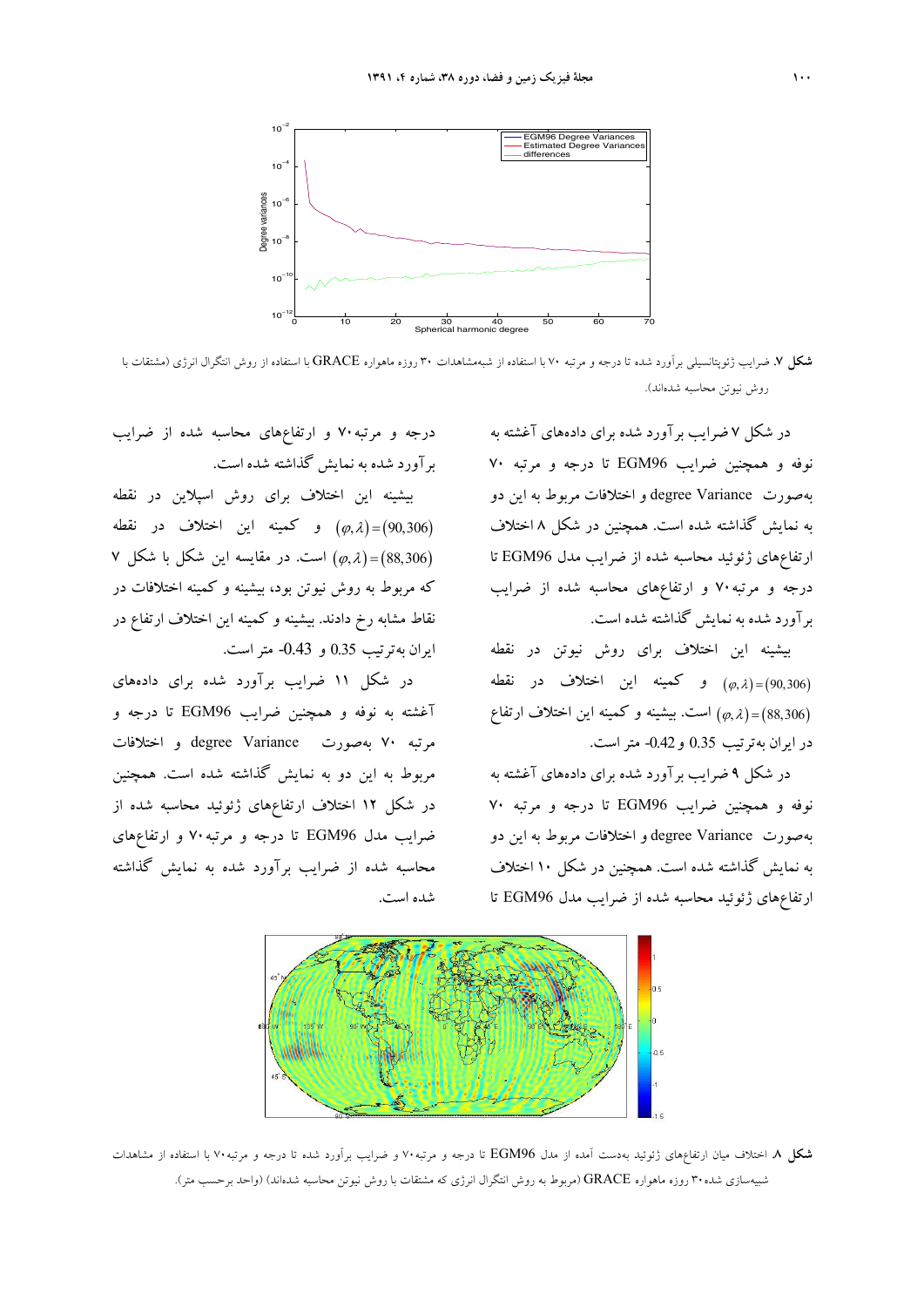

**شكل .9** ضرايب ژئوپتانسيلي برآورد شده تا درجه و مرتبه 70با استفاده از شبهمشاهدات 30 روزه ماهواره GRACE با استفاده از روش انتگرال انرژي (مشتقات با روش اسپلاين محاسبه شدهاند).



**شكل .10** اختلاف ميان ارتفاعهاي ژئوئيد بهدست آمده از مدل 96EGM تا درجه و مرتبه70 وضرايب برآورد شده تا درجه و مرتبه70 با استفاده از مشاهدات شبيهسازي شده30 روزه ماهواره GRACE) واحد برحسب متر) (مربوط به روش انتگرال انرژي كه مشتقات با روش اسپلاين محاسبه شدهاند).



**شكل .11** ضرايب ژئوپتانسيلي برآورد شده تا درجه و مرتبه 70 با استفاده از شبهمشاهدات 30 روزه ماهواره GRACE با استفاده از روش انتگرال انرژي (مشتقات با روش تيلور محاسبه شدهاند).



**شكل .12** اختلاف ميان ارتفاعهاي ژئوئيد بهدست آمده از مدل 96EGM تا درجه و مرتبه70 و ضرايب برآورد شده تا درجه ومرتبه70 با استفاده از مشاهدات شبيهسازي شده30 روزه ماهواره GRACE) واحد برحسب متر) (مربوط به روش انتگرال انرژي كه مشتقات با روش تيلور محاسبه شدهاند).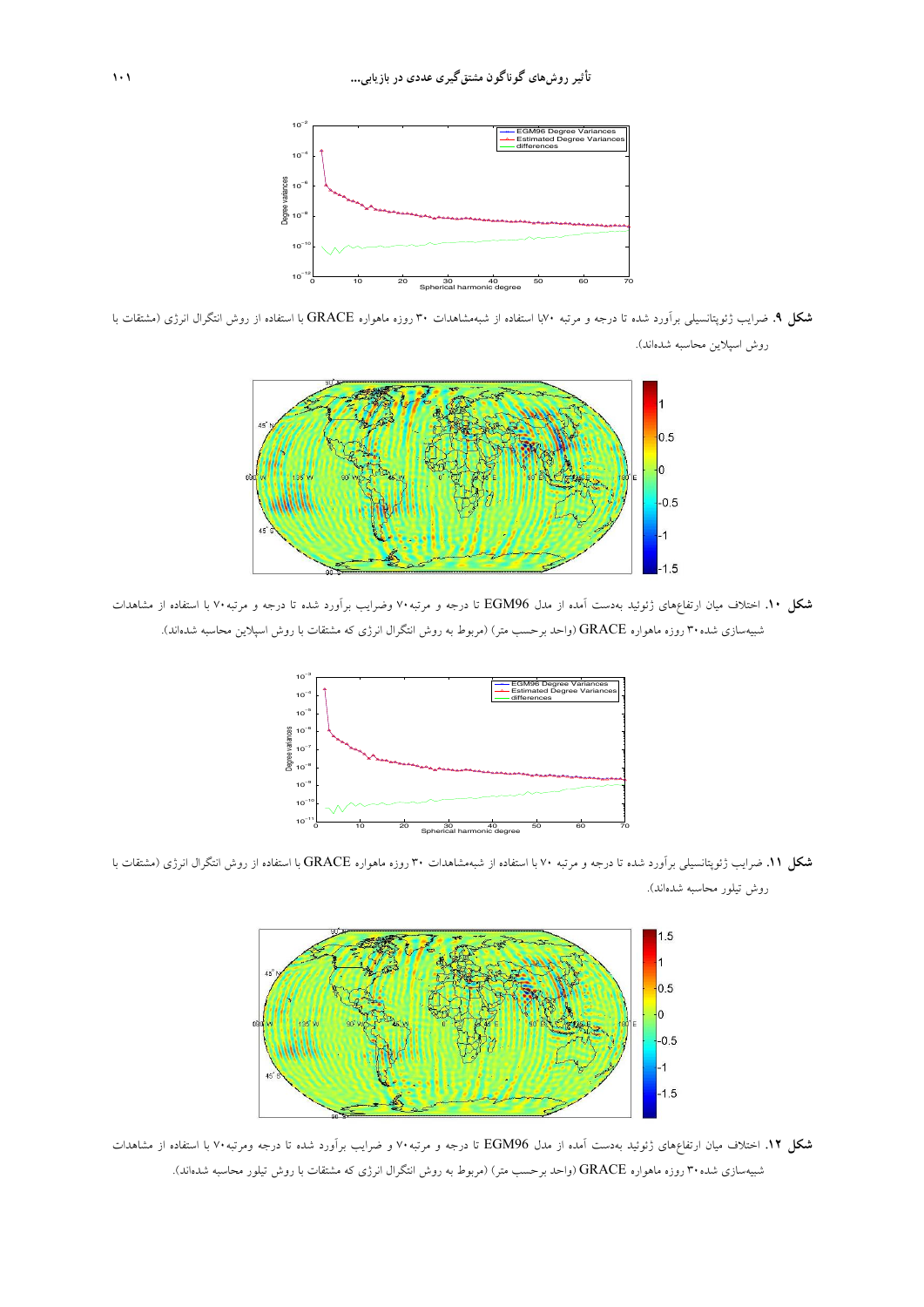**جدول .2** اطلاعات آماري مربوط به اختلاف بين ارتفاعهاي ژئوئيد برآورد شده با روش انتگرال انرژي و ارتفاعهاي ژئوئيد بهدست آمده از مدل 96EGM براي دادههاي آلوده به اشتباه (واحد برحسب متر).

| كمىنە     | بيشينه | ميانگين    | انحراف معيار | روش     |
|-----------|--------|------------|--------------|---------|
| -1.0777   | 1.2777 | $\cdots$ m | .77.1        | نيوتن   |
| $-7.7.22$ | 7.2210 | $-0.0019$  | .2207        | اسيلاين |
| -2.9929   | ۱.۷۵٦۲ | $-0.0000$  | .7912        | تيلور   |

بيشينه اين اختلاف براي روش تيلور در نقطه و كمينه اين اختلاف در نقطه ( $(\varphi, \lambda) = (90, 306)$ است. در مقايسه شكل 11 با شكلهاي  $(\varphi,\lambda)$ =(119,273) 9 و 7 كه بهترتيب مربوط به روش نيوتن و اسپلاين هستند، بيشينه اختلاف در همان نقطه رخ داده درحاليكه كمينه اين اختلاف با دو روش پيشگفته متفاوت بوده و در نقطه رخ داده است. بيشينه و كمينه اين ( $(\varphi, \lambda) = (119, 273)$ اختلاف ارتفاع در ايران بهترتيب 0.36 و-0.42 متراست.

جدول 2 به منظور مقايسه تـأثير روشهـاي مشـتقگيـري استفاده شده در بازيابي ميدان جاذبه به روش انتگرال انـرژي آورده شـده اسـت. بـدينمنظـور بيشـينه، كمينـه، ميـانگين و انحراف معيار اختلاف ميـان ارتفـاعهـاي ژئوئيـد مربـوط بـه هريك از روشها و ارتفاعهاي ژئوئيد بهدست آمده از مدل 96EGM نشان داده شدهاند.

با توجه به جدول بالا در بازيابي به روش انتگرال انرژي براي ايـن دادههـا، روش نيـوتن بيشـترين دقـت را بـا داشـتن كمترين انحراف معيار داشـته اسـت و پـس از آن بـه ترتيـب روش تيلور و در انتها روش اسپلاين بيشـترين دقـت را نشـان دادنـد. بنـابراين در بازيـابي ميـدان جاذبـه بـه روش انتگـرال انرژي بهترين روش مشتقگيري عددي روش نيوتن است.

**6 نتيجهگيري** 

براي بازيابي ضرايب هارمونيك كروي ميدان جاذبه از مشاهدات بدون نويز و نيز مشاهدات آغشته به نويز ماهواره GRACE از روش انتگرال انرژي استفاده شد. با توجه به جداول 1 و2 كه نشان دهنده اختلاف بين ارتفاعهاي ژئوئيد برآورد شده با روش انتگرال انرژي و ارتفاعهاي ژئوئيد

بهدست آمده از مدل96EGM به ترتيب براي مشاهدات بدون نوفه و مشاهدات آغشته به اشتباه مي باشند، ميتوان نتايج را بررسي نمود.

با توجه به جدول 1 و شكلهاي عرضه شده براي روش انتگرال انرژي، به تربيب روش نيوتن و سپس روش تيلور با داشتن انحراف معيارهاي كوچكتر، بهترين نتايج را نشان دادهاند و روش اسپلاين از نظر دقت در آخرين جايگاه واقع شده است.

با توجه به جدول 2 در بازيابي به روش انتگرال انرژي براي دادههاي آغشته به اشتباه، روش نيوتن بيشترين دقت را با داشتن كمترين انحراف معيار داشته است و پس از آن بهترتيب روش تيلور و در انتها روش اسپلاين بيشترين دقت را نشان دادند. بنابراين با توجه به نتايج ارائه شده در اين مقاله، در بازيابي ميدان جاذبه به روش انتگرال انرژي بهترين روش مشتقگيري عددي، روش نيوتن ميباشد كه البته اين نتيجه مختص روش انتگرال انرژي ميباشد و ممكن است در بازيابي ميدان جاذبه به روشهاي ديگر با نتايج متفاوتي روبرو شد. به عنوان پيشنهاد ميتوان روشهاي ديگري مانند ويولت و كالمن فيلترينگ را براي مشتقگيري مورد مطالعه قرار داد.

#### **منابع**

- Ditmar, P. and Klees, R., 2002, A method to compute the earth's gravity field from SGG/SST data to be acquired by the GOCE satellite,(http://www.geo.tudelft.nl/fmr/publicati onspresentations/delftuniversitypress/book\_GO CE data inversion.pdf), Delft University Press, Delft.
- Ditmar, P., van Eck van der Sluijs, A. A., 2004, A technique for modeling the earth's gravity field